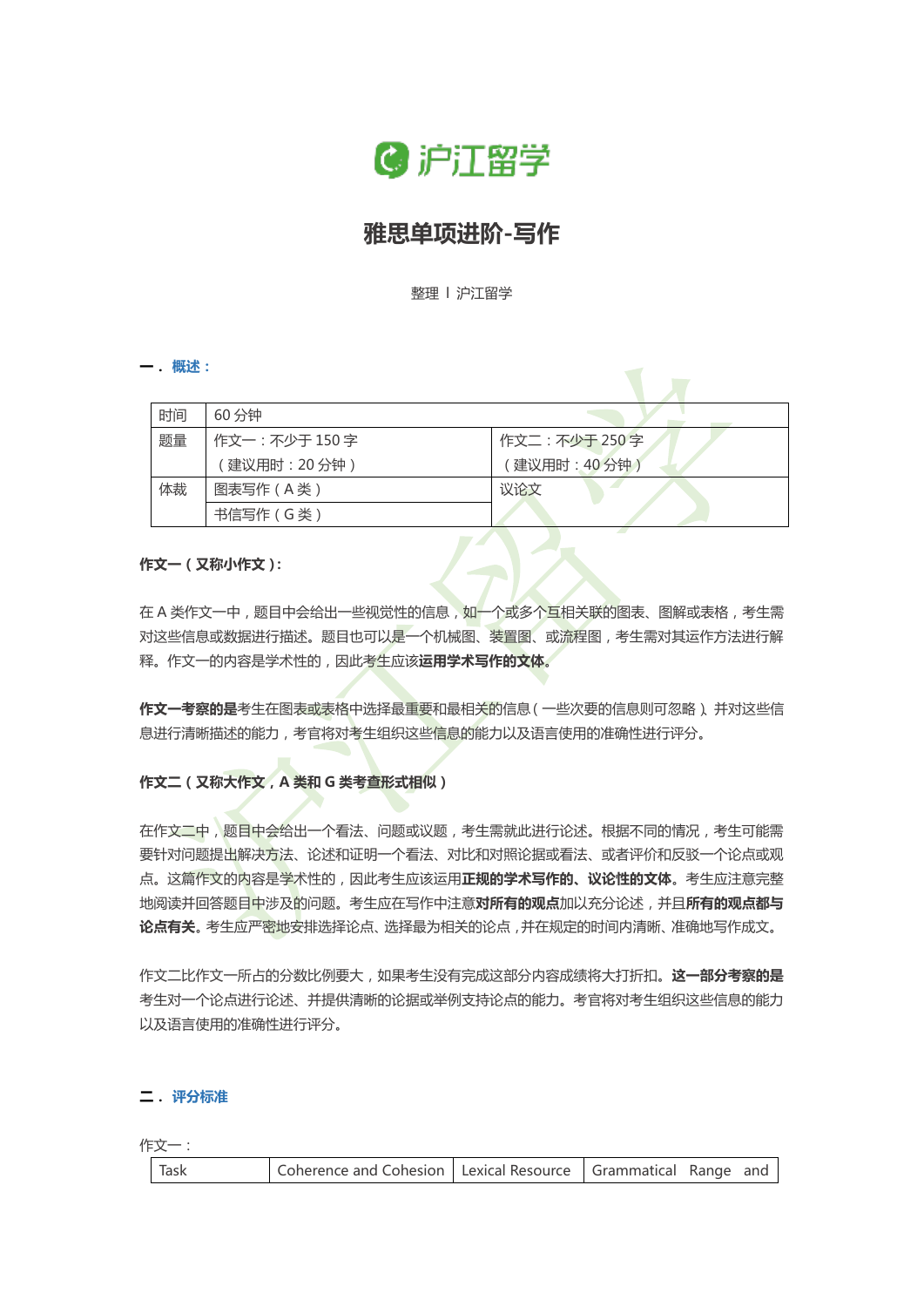|         | Achievement | 连贯与衔接 | 词汇丰富程度 | Accuracy  |
|---------|-------------|-------|--------|-----------|
| 写作任务完成情 |             |       |        | 语法多样性及准确性 |
|         | 况           |       |        |           |

作文二:

| Task     | Coherence and Cohesion   Lexical Resource   Grammatical Range and |        |           |  |
|----------|-------------------------------------------------------------------|--------|-----------|--|
| Response | 连贯与衔接                                                             | 词汇丰富程度 | Accuracy  |  |
| 写作任务回    |                                                                   |        | 语法多样性及准确性 |  |
| 应情况      |                                                                   |        |           |  |

大作文写作话题分类(出题频率从高到低排列)

## **1. 教育类**

It is important for children to learn the difference between right and wrong at an early age. Punishment is necessary to help them learn this distinction. To what extent do you agree or disagree with this opinion? What sort of punishment should parents and teachers be allowed to use to teach good behaviour to children?

(剑 10 Test 1)

## **2. 社会类**

Countries are becoming more and more similar because people are able to buy the same products anywhere in the world. Do you think it is a positive or negative development? ( $\textcircled{\ }10$  Test 3)

## 3. **政府类**

Governments should spend money on railways rather than roads. To what extent do you agree or disagree with this statement? (剑 11 Test 1)

## **4. 环境生态类**

Some people claim that not enough of the waste from homes is recycled. They say that the only way to increase recycling is for governments to make it a legal requirement. To what extant do you think laws are needed to make people recycle more of their waste? (剑 11 Test 2)

## **5. 科技类**

Nowadays the way many people interact with each other has changed because of technology. In what ways has technology affected the types of relationships people make? Has this become a positive or negative development? (剑 8 Test 2)

#### **6. 犯罪类**

Some people believe that there should be fixed punishments for each type of crime. Others, however, argue that the circumstances of an individual crime, and the motivation for committing it, should always be taken into account when deciding on the punishment. Discuss both these views and give your own opinions. (剑 7 Test 2)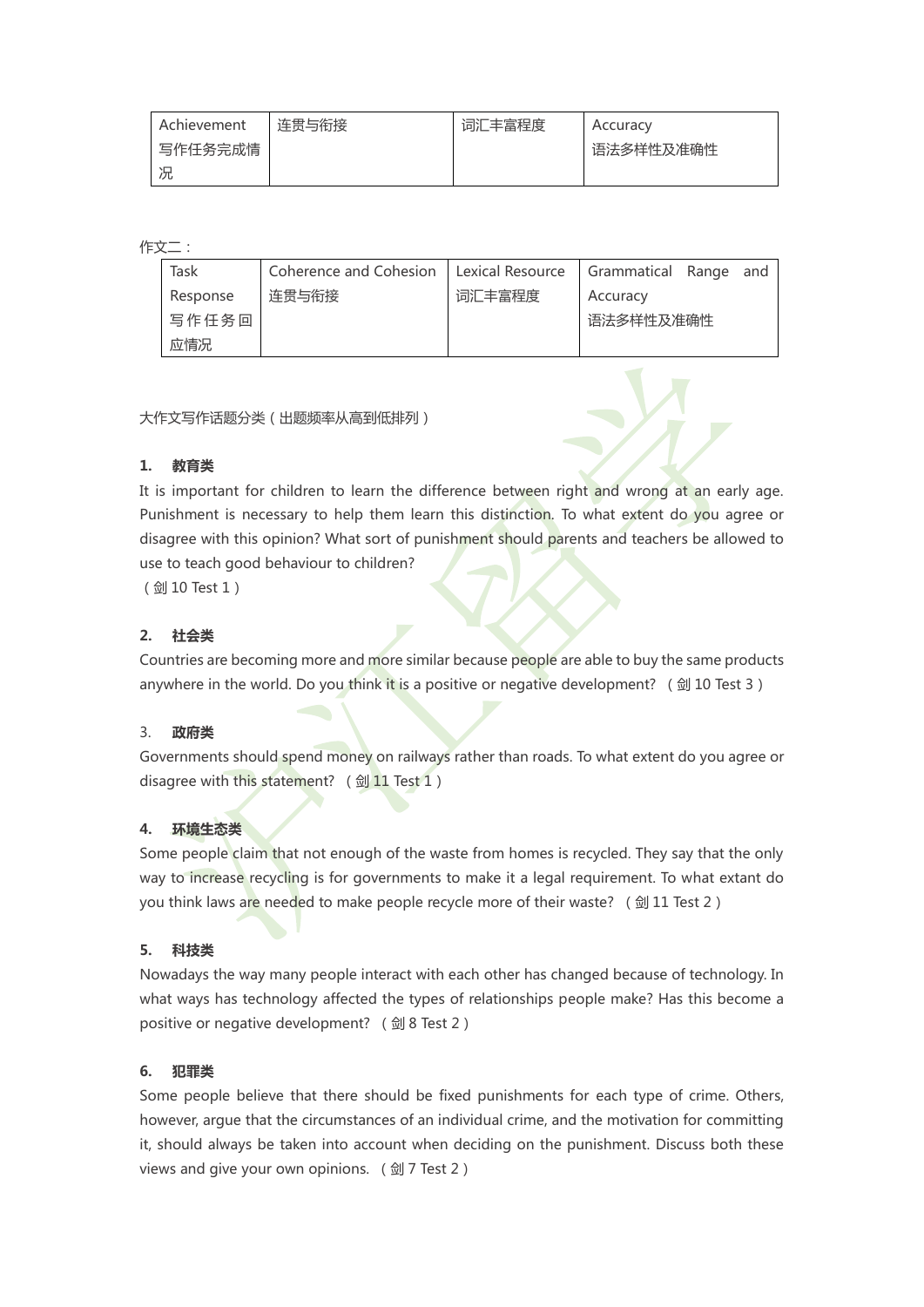#### **三. 题型分类**

小作文: 曲线图、柱状图、表图、饼状图、混合图形、地图题、流程图 大作文: 观点类、论述类、报告类

#### **四. 题型解析**

#### 小作文:

1.曲线图

在小作文的几种题型中,曲线图考的频率最高。此外,由于曲线图可以理解为任何其他一种图形的原型, 考生对于曲线图写作的把握对尤为重要。

曲线图式主要以横轴、纵轴为主要指标(一般横轴表示时间,纵轴表示数值),以曲线的形式来表达图中所描 述对象(一般不止一个)在不同的时间所对应指标的变化。

请参照《剑九》Test 1 Task 1:

#### **WRITING TASK 1**

You should spend about 20 minutes on this task.

The graph below gives information from a 2008 report about consumption of energy in the USA since 1980 with projections until 2030.

Summarise the information by selecting and reporting the main features, and<br>make comparisons where relevant.

Write at least 150 words.



2.柱状图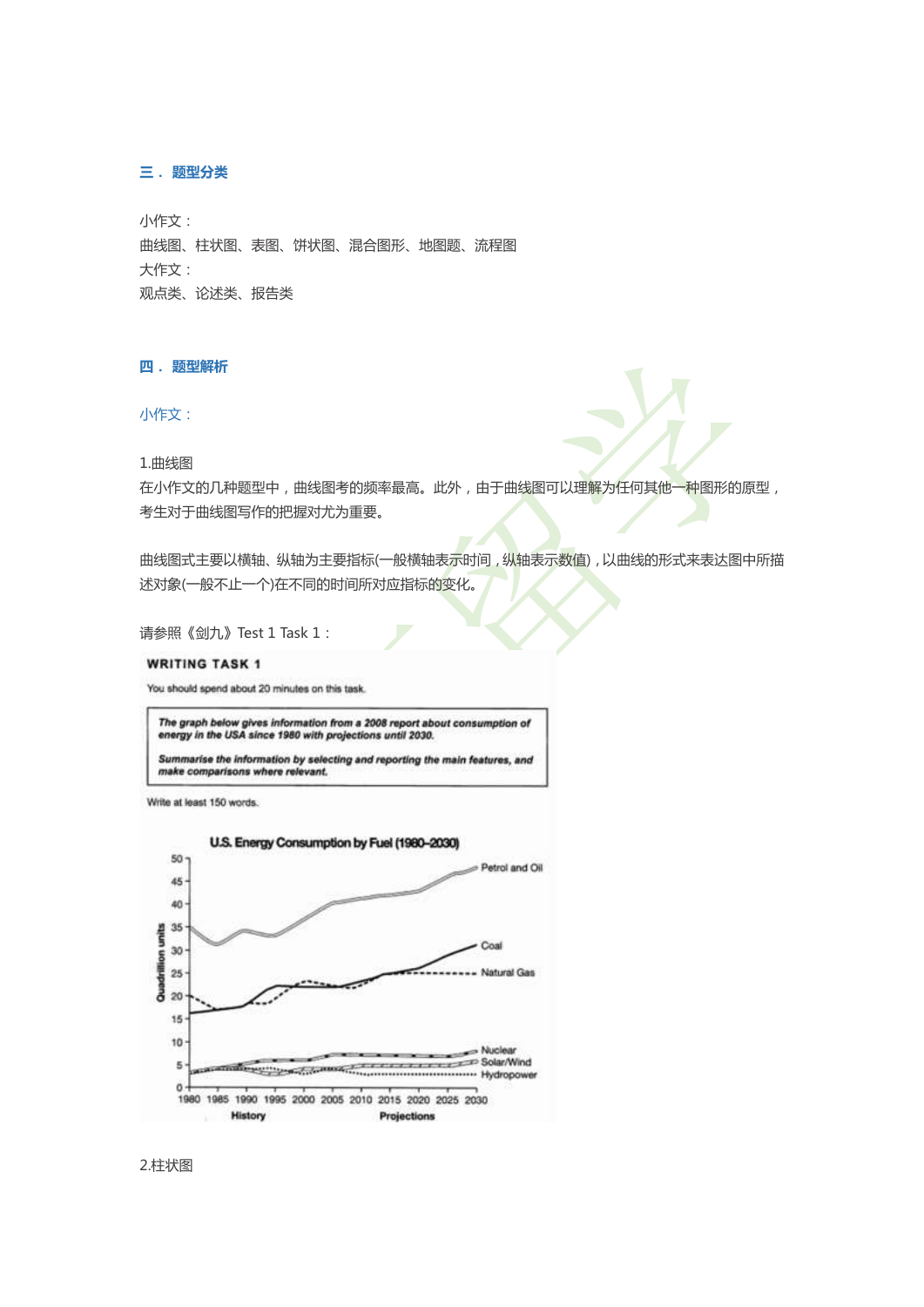在雅思小作文数据类题目中,柱状图的信息量往往较多且杂,因而成为了了大部分雅思考生比较头疼的题 型。在对雅思作文柱状图的数据处理的过程中,除了对柱状图进行动态或静态的区分、进而对数据进行相 应的变化趋势或分布状态描述以外,在雅思文章中还有一个重要的细节需要进行阐述,而这个夺分的关键, 就是柱子间的差距所体现出的信息。

请参照《剑九》Test 2 Task 1:

The chart below shows the total number of minutes (in billions) of telephone calls in the UK, divided into three categories, from 1995-2002.

Summarise the information by selecting and reporting the main features, and make comparisons where relevant.

Write at least 150 words.

# UK telephone calls, by category, 1995-2002





3.表图

在小作文的几种题型中,表格图往往最困扰广大考生,很大一部分考生会碰到以下状况,比如表格看懂了, 但是因为数据繁多而且凌乱,一时半会儿找不出很明显的特征,不知从何下手;或是找到了很多特征,但是 不知道用什么样的顺序、结构和衔接方式把这些特征条理清晰地传达出来;又或是大体清楚该写什么,怎么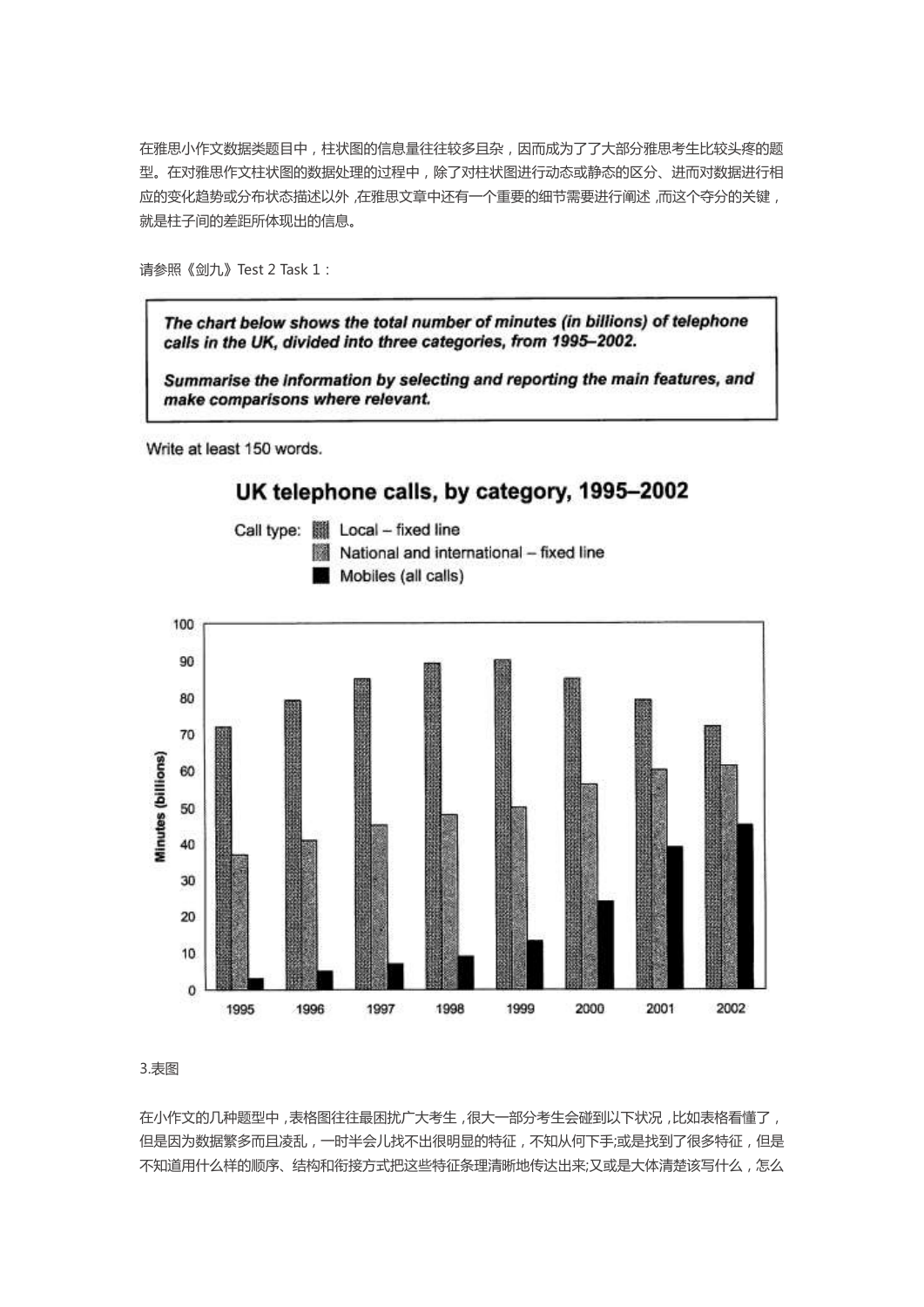写,但是在具体写的时候,老是丢三落四的,把一些信息给遗漏掉了等等。这时,考生所面临的主要不是 语言方面的问题,而是写作步骤和写作思路方面的问题,也就是不知道应该用什么样的步骤和思路把表格 图中那些看似复杂无序的数据自然而且毫不遗漏地贯穿起来。

请参照《剑七》Test 1 Task 1:

The table below gives information on consumer spending on different items in five different countries in 2002.

Summarize the information by selecting and reporting the main features, and make comparisons where relevant.

| Food/Drinks/Tobacco | <b>Clothing/Footwear</b> | <b>Leisure/Education</b> |
|---------------------|--------------------------|--------------------------|
| 28.91%              | 6.43%                    | 2.21%                    |
| 16.36%              | $9.00\%$                 | 3.20%                    |
| 18.80%              | 6.51%                    | 1.98%                    |
| 15.77%              | 5.40%                    | 3.22%                    |
| 32.14%              | 6.63%                    | 4.35%                    |
|                     |                          |                          |

### Percentage of national consumer expenditure by category - 2002

4.饼状图

饼形图与柱形图或者是线形图所截然不同的是它没有了横轴与纵轴,而以饼形的分割来表示百分比,但我 们仍可以依照三步的审题分析法来进行观察:

Step 1: 观察共有几张饼图, 以及它们之间的关系是什么(一般说来, 雅思图表题中极少见到单饼图); Step 2: 观察每张饼图中有哪几个区域,以及各个区域分别代表什么;

Step 3: 观察单个饼图中各区域间的百分比差异, 以及相同区域在各个饼图间的百分比的比较或发展。

请参照《剑九》Test 3 Task 1: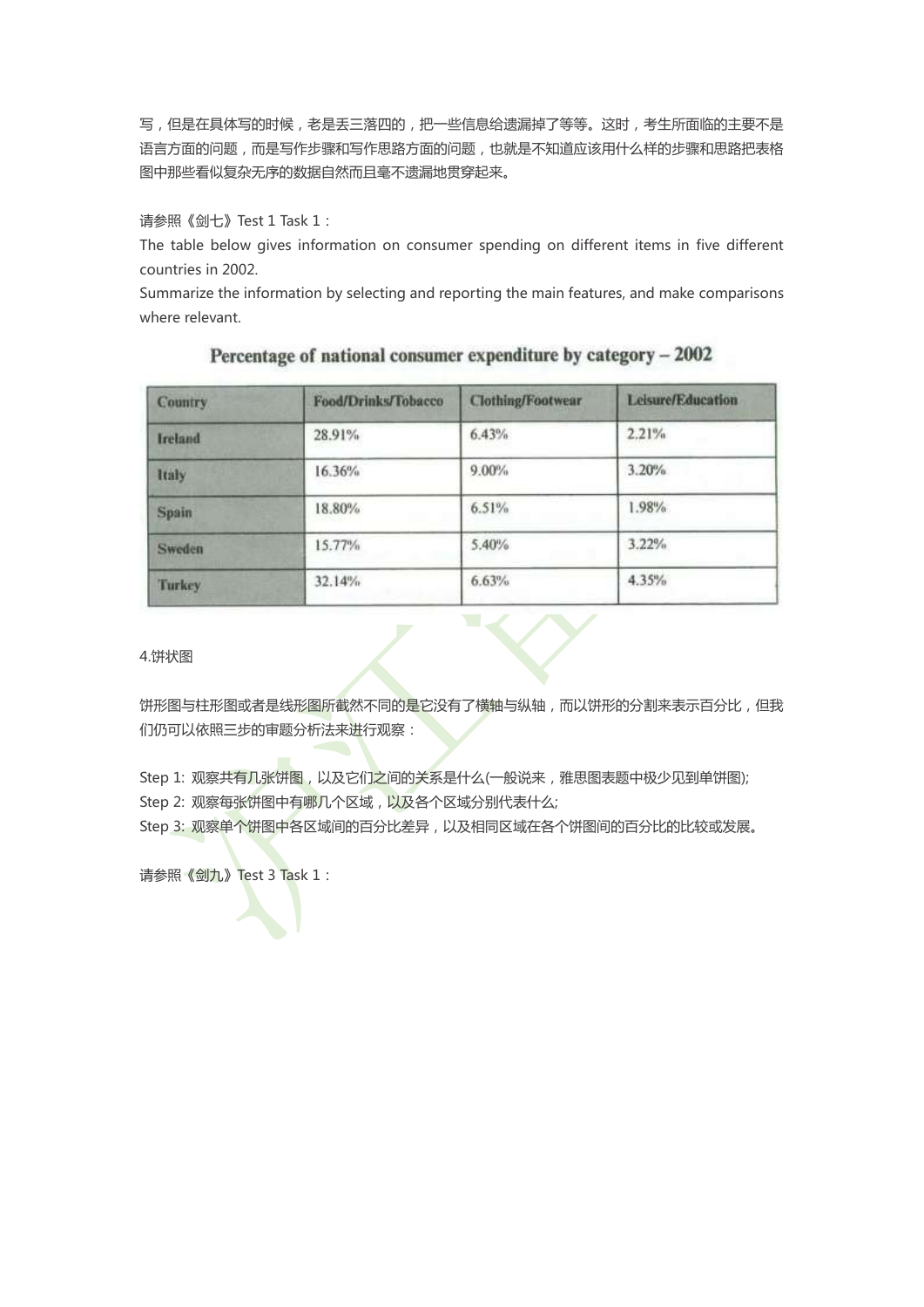The charts below give information on the ages of the populations of Yemen and Italy in 2000 and projections for 2050.

Summarise the information by selecting and reporting the main features, and<br>make comparisons where relevant.

Write at least 150 words.



5.混合图形

混合图是任意两种或两种以上搭配在一起的不同类型的图形,比如:饼图+表格,表格+柱形图之类的。

混合图在考试的时候考到的几率不高,不过在雅思写作考试中,考生还是不能忽视对混合图的准备,所以 同学们要引起重视。另外要特别注意的是,有同学问:"如果碰到同一种图形,但是有多个,这种算不算组 合图或者混合图呢?"回答是:"这个不算,比如你碰到三个饼图或者两个线图,也是属于饼图或者线图里 面的,只不过这几个图之间,有可能是相互之间有联系的,或者相互之间没有联系的。"但是它们的写法和 今天要讨论的混合图是不一样的。

请参照《剑八》Test 1 Task 1: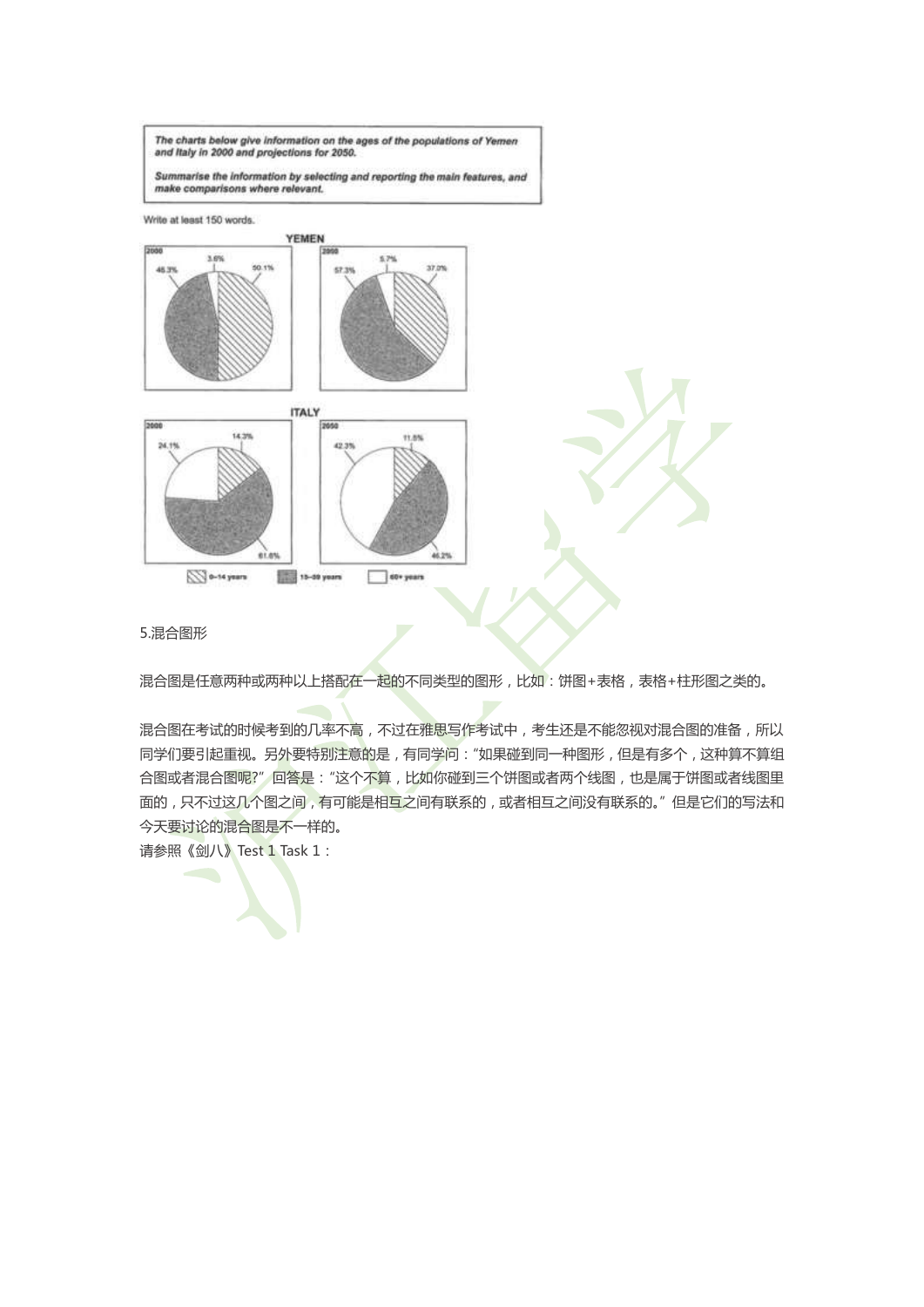The pie chart below shows the main reasons why agricultural land becomes less productive. The table shows how these causes affected three regions of the world during the 1990s.

Summarise the information by selecting and reporting the main features, and make comparisons where relevant.

Write at least 150 words.

**Causes of worldwide land degradation** 





Causes of land degradation by region

| Region        |               | % land degraded by   |                  |                               |
|---------------|---------------|----------------------|------------------|-------------------------------|
|               | deforestation | over-<br>cultivation | OVER-<br>grazing | <b>Total land</b><br>degraded |
| North America | 0.2           | 3.3                  | 1.5              | 5%                            |
| Europe        | 9.8           | 7.7                  | 5.5              | 23%                           |
| Oceania*      | 1.7           |                      | 11.3             | 13%                           |

\* A large group of islands in the South Pacific including Australia and New Zealand

6.地图题

地图题写作在很多书上都没有系统的指导,它有别于那些规律的饼图柱图,构思方面没有数据图那么复杂, 但在语言驾驭,很多学生都感到很陌生。

地图题分两种,一种为地理变迁题,一种为选址题。地理变迁题描述的是一个地方(多为一个城镇)在一段时 间的发展变化。选址题描述的是在某地选择一个最佳区位作为某一建筑的地址。

请参照《剑九》Test 1 Task 1:

The two maps below show an island, before and after the construction of some facilities. Summarize the information by selecting and reporting the main features, and make comparisons where relevant.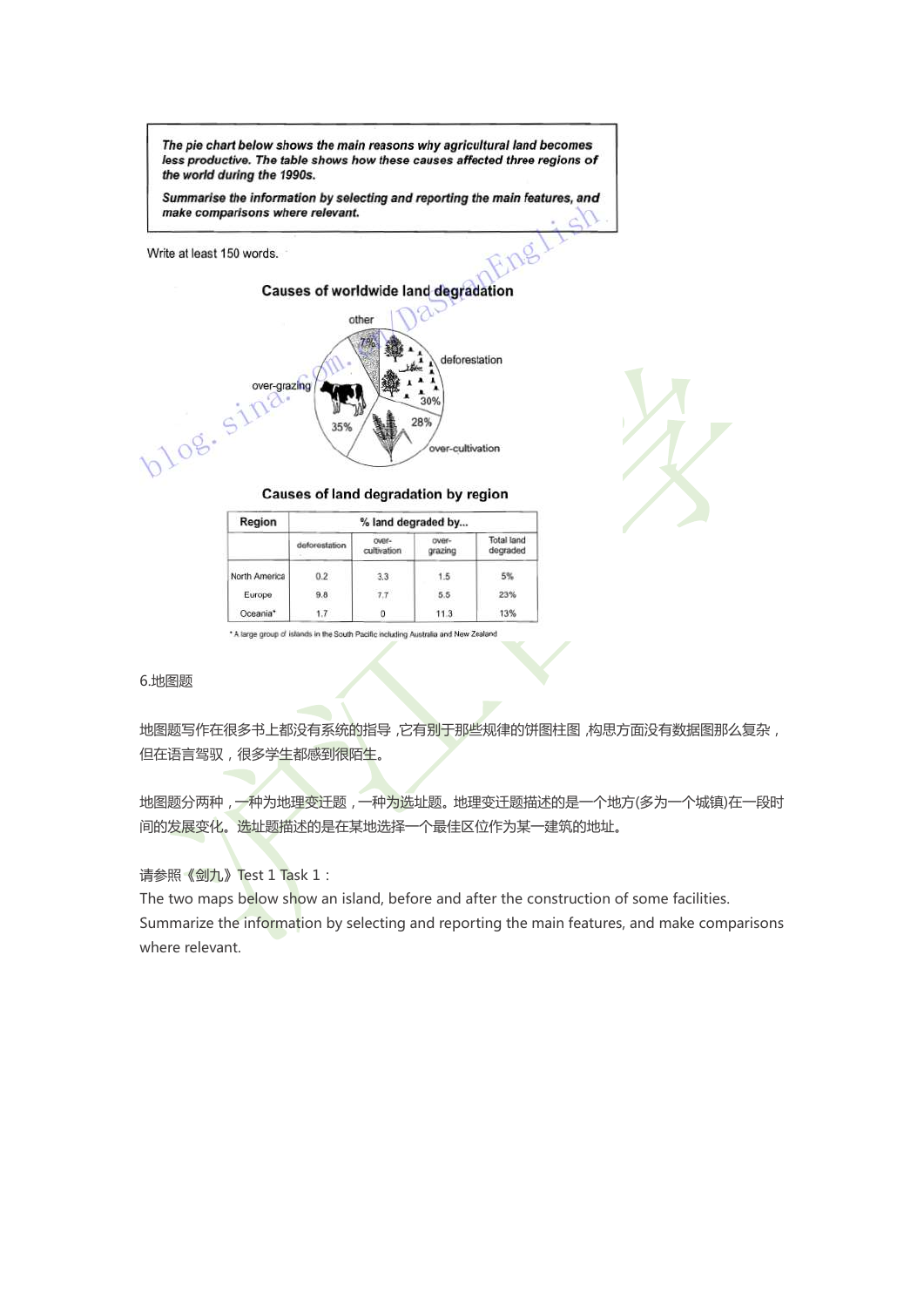

### 7.流程图

在考试中,小作文中的流程图一般会给出一个介绍制作步骤(食品、零件等)的图表,根据所给图表对整个制 作流程进行描述。通常情况,由于陌生词汇,考生自己也不知所给图表中描述的是什么物体的制作流程, 再加上不清楚所形容各种步骤的单词。如何清晰完整地描述流程图,对很多同学都成为一挑战。

雅思流程图作文在雅思写作考试中出现的概率较低,虽然出现的概率较低,但是考生们也必须得准备,如 果恰巧出现,而你又恰巧没准备的话,那后果是不是很严重呢?

流程图和其他数据图最大的区别在于:流程图是纯文字的,以描述为主,属于说明文。相比之下,柱状图、 饼状图、表格等数据图则需要对数据进行分析和比较。从这个角度来说,其实数据图更难。

## **写好流程图,需要注意以下五个方面:**

- 一、时态相对单一,主要用一般现在时。
- 二、经常使用被动语态,显得比较客观和正式。
- 三、找出流程图的始末点,并划分中间的步骤或阶段。
- 四、掌握表示"顺序"的连接词(Sequencing Words),用来说明过程的各个步骤和先后顺序。
- 五、对于题目里出现的专业词汇或生词,不认识也没关系,只需照抄即可。

简单地说, 流程图的本质其实就是要求学生将图中出现的文字信息用连贯的语言串起来,不需要过多地发 挥。

建议同学们考前可以多看几篇雅思流程图作文的范文,以及写作机经里的流程图例子等等。熟悉雅思流程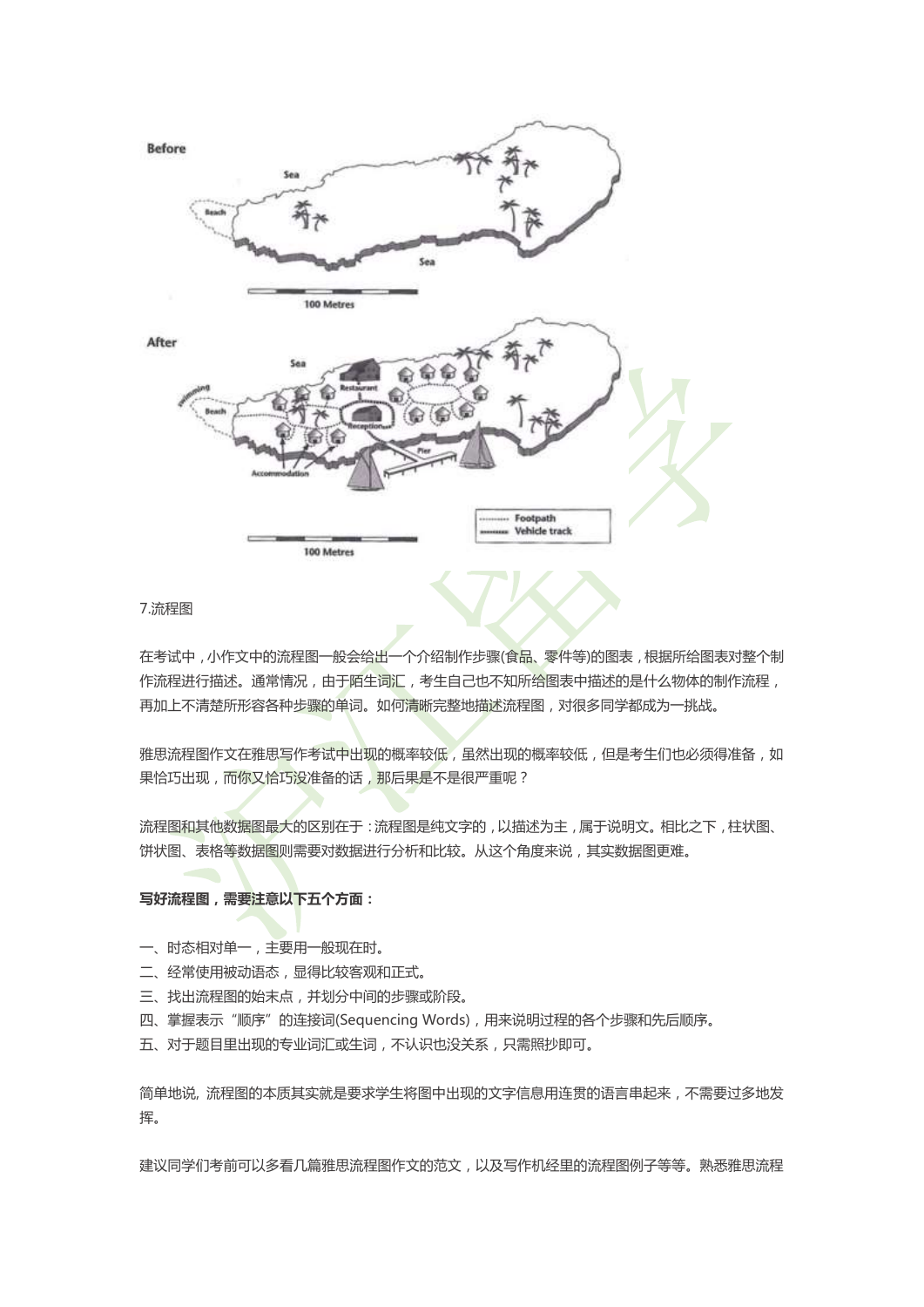图作文的写作方法和写作特点,做好准备。

请参照《剑八》Test 3 Task 1:

The diagrams below show the stages and equipment used in the cement-making process, and how cement is used to produce concrete for building purposes.

Summarise the information by selecting and reporting the main features, and make comparisons where relevant.

Write at least 150 words.



## 大作文:

| 1.观点类 |                                                              |
|-------|--------------------------------------------------------------|
| 题目问法  | Do you agree or disagree?<br>1.                              |
|       | To what extent do you agree or disagree?<br>2.               |
|       | Do you think it is a positive or negative development?<br>3. |
|       | Do you think advantages outweigh disadvantages?<br>4.        |
| 如何扣题  | 主体部分可以一边倒,也可以两边讨论 (第4种问法必须两边讨论)。                             |
| 文章结构  | 开头段 (可以说出自己的看法,也可以说讨论什么)                                     |
|       | 主体部分 (三段)                                                    |
|       | 1. 优点 1<br>(缺1)                                              |
|       | 2. 优点 2 (缺 2)                                                |
|       | (优1)<br>3. 缺点1                                               |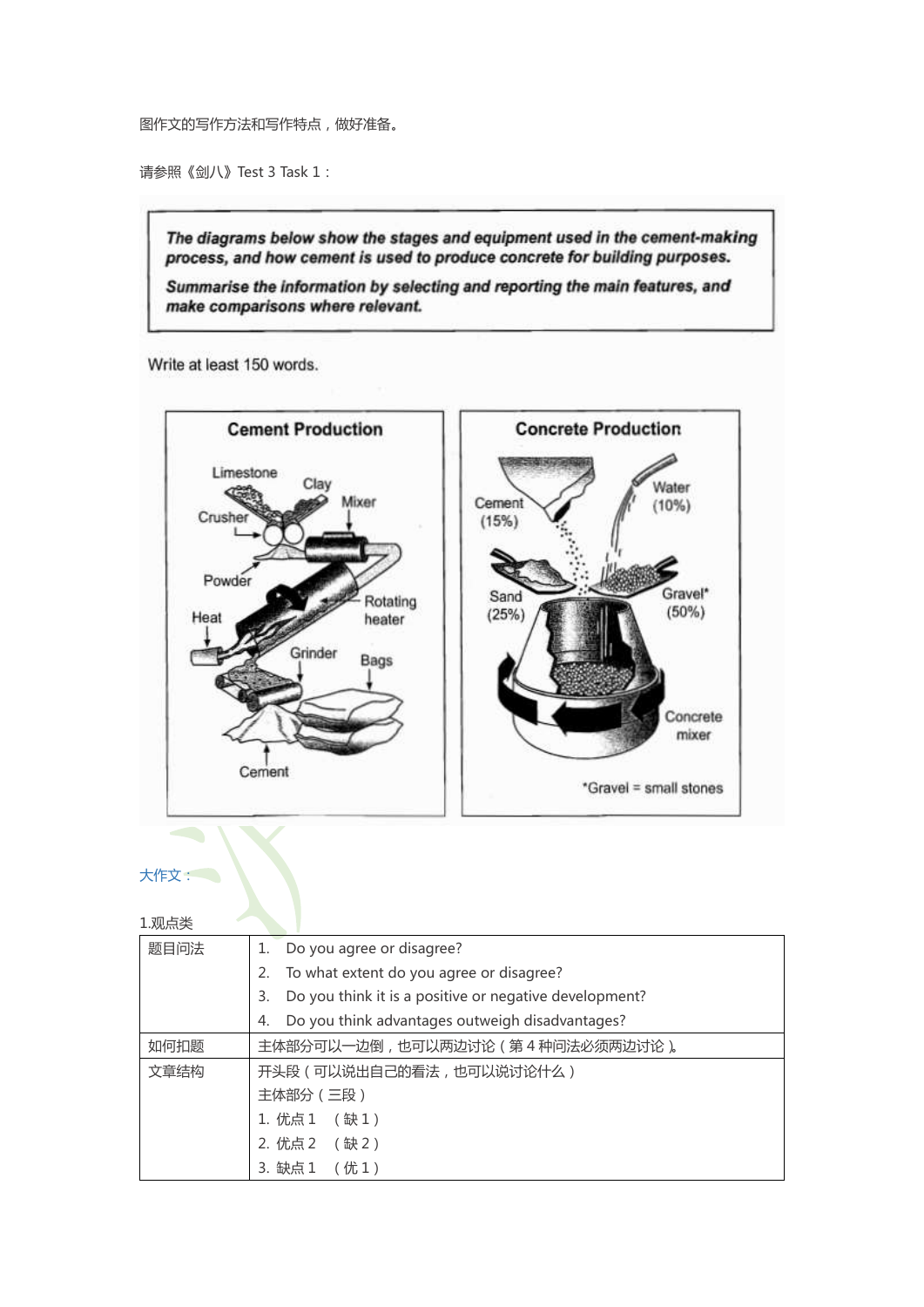|                                                                               | 结尾段(给出个人立场)                                                         |  |  |
|-------------------------------------------------------------------------------|---------------------------------------------------------------------|--|--|
|                                                                               | 注:主体部分如果写两段的话,一优一缺                                                  |  |  |
| 《剑 11》 Test 1: Governments should spend money on railways rather than<br>真题参照 |                                                                     |  |  |
|                                                                               | roads. To what extend do you agree or disagree with this statement? |  |  |

2.论述类

| 题目问法  | Discuss both views and give your own opinion.                                |
|-------|------------------------------------------------------------------------------|
| 如何扣题  | 主体部分必须两边讨论                                                                   |
| 文章结构  | 开头段 (可以说出自己的看法,也可以说讨论什么)                                                     |
|       | 主体部分 (三段)                                                                    |
|       | 1. 支持正方的观点                                                                   |
|       | 2. 支持反方的观点                                                                   |
|       | 3. 自己的观点                                                                     |
|       | 结尾段 (给出个人立场)                                                                 |
|       | 注:主体部分第三段 (给出自己观点)可以和结尾段结合。                                                  |
|       |                                                                              |
| 真题参照  | 《剑 11》 Test 3: Some people say that the only reason for learning a foreign   |
|       | language is in order to travel or work in a foreign country. Others say that |
|       | these are not the only reasons why someone should learn a foreign language.  |
|       | Discuss both these views and give your own opinion.                          |
| 3.报告类 |                                                                              |

#### 3.报告类

| 题目问法                       | Why has this happened and how to deal with this?                           |
|----------------------------|----------------------------------------------------------------------------|
| 如何扣题                       | 主体部分不需要说优缺点和个人立场                                                           |
| 开头段 (简述主体部分会有什么内容)<br>文章结构 |                                                                            |
|                            | 主体部分 (三段)                                                                  |
|                            | 1. 原因 1                                                                    |
|                            | 2. 原因 2                                                                    |
|                            | 3. 解决方法两个写 1 段                                                             |
|                            | 结尾段 (总结主要内容)                                                               |
|                            | 注:注意审清具体的设问,有时可能是问产生什么问题(而不是问题的原因)。                                        |
| 真题参照                       | 《剑 8》 Test 2: Nowadays the way many people interact with each other has    |
|                            | changed because of technology. In what ways has technology affected the    |
|                            | types of relationships people make? Has this become a positive or negative |
|                            | development?                                                               |

## **五. 提升技巧、备考方法**

1. 夯实基础、全面备考。

对于长期备考的同学,在准备初期要在词汇和语法方面打好基础。写作词汇的使用要注意准确、符合语境, 切忌用一些不恰当的大词。语法方面,在确保准确的前提下,提高句式和表达的多样性。备考要涵盖考试 大小作文的各个题型;对于大作文的主要考察话题,都需要逐一写练,不可遗漏或者存在侥幸心理。